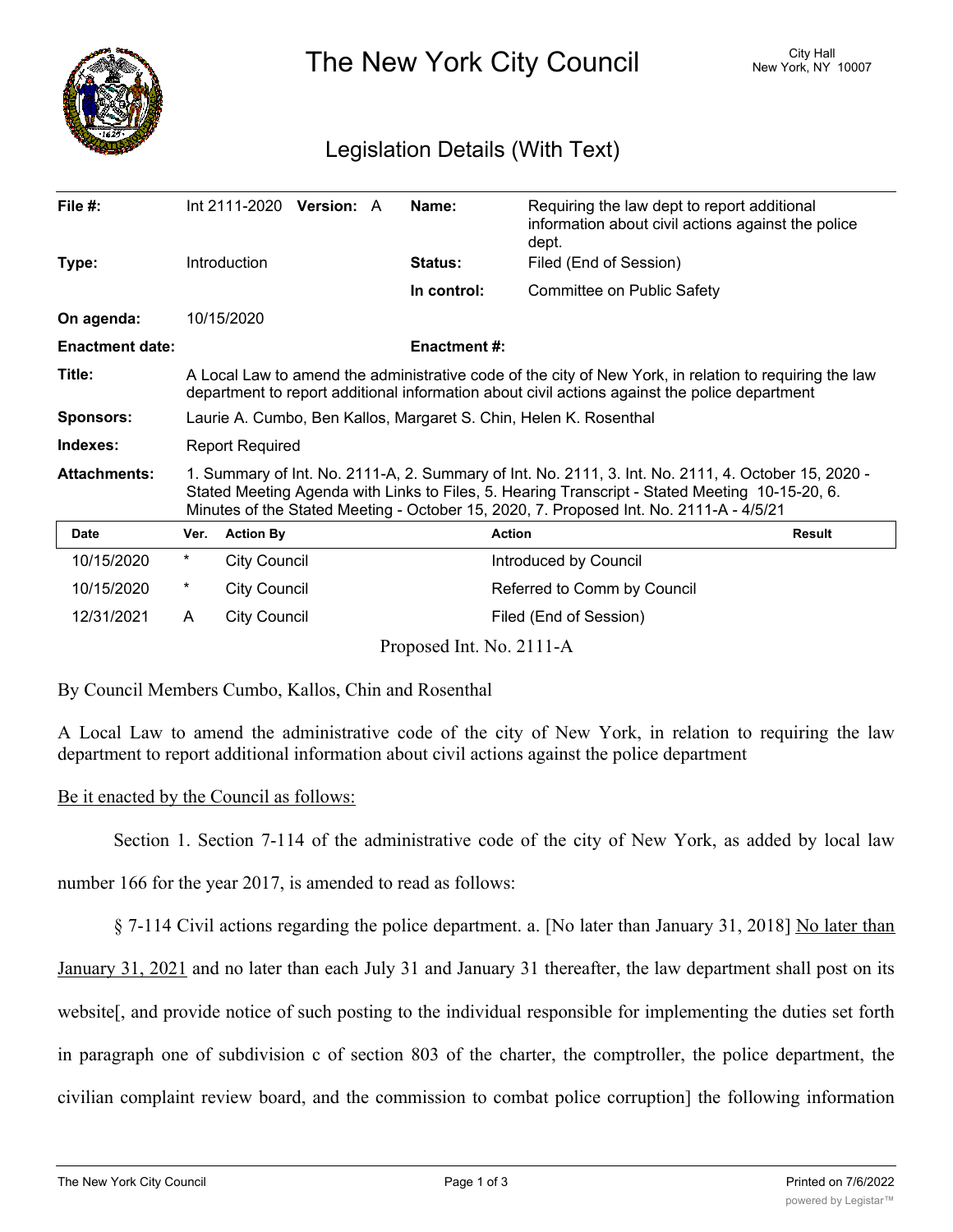regarding civil actions filed in state or federal court against the police department or individual police officers, or both, resulting from allegations of improper police conduct, including, but not limited to, claims involving the use of force, assault and battery, malicious prosecution, or false arrest or imprisonment:

1. [a] A list of civil actions filed against the police department or individual police officers, or both, during the five-year period preceding each January 1 or July 1 immediately preceding each report;

2. [for] For each such action: (i) the court in which the action was filed; (ii) the name of the law firm representing the plaintiff; (iii) the name of the law firm or agency representing each defendant; (iv) the date the action was filed; and (v) whether the plaintiff alleged improper police conduct, including, but not limited to, claims involving use of force, assault and battery, malicious prosecution, or false arrest or imprisonment; and

3. [if] If an action has been resolved: (i) the date on which it was resolved; (ii) the manner in which it was resolved; [and] (iii) whether the resolution included a payment to the plaintiff by the city and, if so, the amount of such payment[.]; (iv) the number of attorney hours spent on the action for each defendant; (v) whether representation for a defendant or defendants filed a motion to dismiss or motion for summary judgment and, if so, the court's ruling; (vi) whether representation for a defendant or defendants asserted qualified immunity and, if so, the court's ruling; and (vii) whether the police department disciplined any police officer in connection with any conduct, other than a technical infraction within the meaning of section 86 of the freedom of information law, at issue in the action, and, if so, the disciplinary action taken.

b. The law department shall provide notice of the posting required under subdivision a to the individual responsible for implementing the duties set forth in paragraph 1 of subdivision c of section 803 of the charter, the comptroller, the police department, the civilian complaint review board, the commission to combat police corruption and the speaker of the council.

§ 2. This local law takes effect immediately.